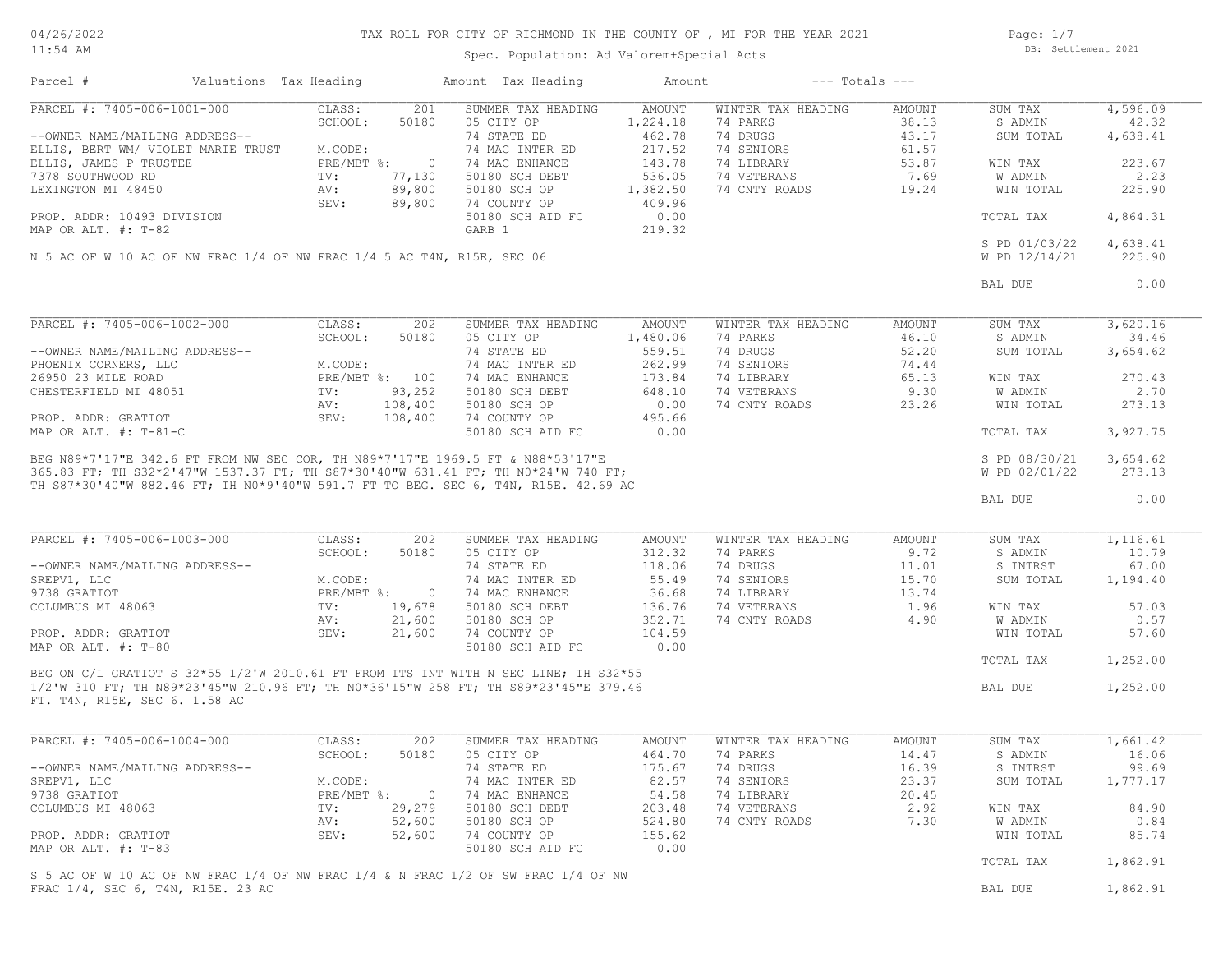#### 04/26/2022 11:54 AM

# TAX ROLL FOR CITY OF RICHMOND IN THE COUNTY OF , MI FOR THE YEAR 2021

Spec. Population: Ad Valorem+Special Acts

Page: 2/7 DB: Settlement 2021

| Parcel #                               | Valuations Tax Heading |                                | Amount Tax Heading                                                               | Amount           | $---$ Totals $---$             |                 |                      |                   |
|----------------------------------------|------------------------|--------------------------------|----------------------------------------------------------------------------------|------------------|--------------------------------|-----------------|----------------------|-------------------|
| PARCEL #: 7405-006-1005-000            |                        | CLASS:<br>SCHOOL:<br>50180     | 201<br>SUMMER TAX HEADING<br>05 CITY OP                                          | AMOUNT<br>841.20 | WINTER TAX HEADING<br>74 PARKS | AMOUNT<br>26.20 | SUM TAX<br>S ADMIN   | 3,007.52<br>29.08 |
| --OWNER NAME/MAILING ADDRESS--         |                        |                                | 74 STATE ED                                                                      | 318.00           | 74 DRUGS                       | 29.66           | SUM TOTAL            | 3,036.60          |
| SUBCARRIER COMMUNICATIONS, INC         |                        | M.CODE:                        | 74 MAC INTER ED                                                                  | 149.47           | 74 SENIORS                     | 42.30           |                      |                   |
| 139 WHITE OAK LANE                     |                        | $PRE/MBT$ $\div$               | $\circ$<br>74 MAC ENHANCE                                                        | 98.80            | 74 LIBRARY                     | 37.02           | WIN TAX              | 153.68            |
| OLD BRIDGE NJ 08857                    |                        | 53,000<br>TV:<br>53,000<br>AV: | 50180 SCH DEBT<br>50180 SCH OP                                                   | 368.35<br>949.99 | 74 VETERANS<br>74 CNTY ROADS   | 5.28<br>13.22   | W ADMIN<br>WIN TOTAL | 1.53<br>155.21    |
| PROP. ADDR: 10435 DIVISION             |                        | 53,000<br>SEV:                 | 74 COUNTY OP                                                                     | 281.71           |                                |                 |                      |                   |
| MAP OR ALT. $\#$ : T-81-A              |                        |                                | 50180 SCH AID FC                                                                 | 0.00             |                                |                 | TOTAL TAX            | 3,191.81          |
|                                        |                        |                                |                                                                                  |                  |                                |                 | S PD 07/19/21        | 3,036.60          |
|                                        |                        |                                |                                                                                  |                  |                                |                 | W PD 01/03/22        | 155.21            |
|                                        |                        |                                |                                                                                  |                  |                                |                 | BAL DUE              | 0.00              |
| PARCEL #: 7405-006-1005-100            |                        | CLASS:                         | 703<br>SUMMER TAX HEADING                                                        | AMOUNT           | WINTER TAX HEADING             | AMOUNT          | SUM TAX              | 0.00              |
|                                        |                        | SCHOOL:<br>50180               | 05 CITY OP                                                                       | 0.00             | 74 PARKS                       | 0.00            | S ADMIN              | 0.00              |
| --OWNER NAME/MAILING ADDRESS--         |                        |                                | 74 STATE ED                                                                      | 0.00             | 74 DRUGS                       | 0.00            | SUM TOTAL            | 0.00              |
| CITY OF RICHMOND                       |                        | M.CODE:                        | 74 MAC INTER ED                                                                  | 0.00             | 74 SENIORS                     | 0.00            |                      |                   |
| PO BOX 457                             |                        | PRE/MBT %:                     | 74 MAC ENHANCE<br>$\circ$                                                        | 0.00             | 74 LIBRARY                     | 0.00            | WIN TAX              | 0.00              |
| RICHMOND MI 48062                      |                        | TV:                            | $\Omega$<br>50180 SCH DEBT                                                       | 0.00             | 74 VETERANS                    | 0.00            | W ADMIN              | 0.00              |
| PROP. ADDR: 10525 DIVISION             |                        | AV:                            | $\circ$<br>50180 SCH OP<br>$\circ$                                               | 0.00             | 74 CNTY ROADS                  | 0.00            | WIN TOTAL            | 0.00              |
| MAP OR ALT. $\#$ : T-81-A              |                        | SEV:                           | 74 COUNTY OP<br>50180 SCH AID FC                                                 | 0.00<br>0.00     |                                |                 | TOTAL TAX            | 0.00              |
| AC                                     |                        |                                |                                                                                  |                  |                                |                 |                      |                   |
| PARCEL #: 7405-031-4001-000            |                        | CLASS:<br>SCHOOL:<br>50180     | SUMMER TAX HEADING<br>302<br>05 CITY OP                                          | AMOUNT<br>956.22 | WINTER TAX HEADING<br>74 PARKS | AMOUNT<br>29.78 | SUM TAX<br>S ADMIN   | 2,338.86<br>22.26 |
| --OWNER NAME/MAILING ADDRESS--         |                        |                                | 74 STATE ED                                                                      | 361.48           | 74 DRUGS                       | 33.72           | SUM TOTAL            | 2,361.12          |
| DIVISION 4001000, LLC                  |                        | M.CODE:                        | 74 MAC INTER ED                                                                  | 169.91           | 74 SENIORS                     | 48.09           |                      |                   |
| 26950 23 MILE ROAD                     |                        | PRE/MBT %: 100                 | 74 MAC ENHANCE                                                                   | 112.31           | 74 LIBRARY                     | 42.08           | WIN TAX              | 174.71            |
| CHESTERFIELD MI 48051                  |                        | 60,247<br>TV:                  | 50180 SCH DEBT                                                                   | 418.71           | 74 VETERANS                    | 6.01            | W ADMIN              | 1.74              |
|                                        |                        | 161,100<br>AV:                 | 50180 SCH OP                                                                     | 0.00             | 74 CNTY ROADS                  | 15.03           | WIN TOTAL            | 176.45            |
| PROP. ADDR: DIVISION<br>MAP OR ALT. #: |                        | 161,100<br>SEV:                | 74 COUNTY OP<br>50180 SCH AID FC                                                 | 320.23<br>0.00   |                                |                 | TOTAL TAX            | 2,537.57          |
|                                        |                        |                                | THAT PART OF W 1/2 OF SW 1/4 LYING S OF A LINE BEG N0*0'20"E 1602 FT FROM SW SEC |                  |                                |                 | S PD 08/30/21        | 2,361.12          |
|                                        |                        |                                | COR; TH N88*47'E 2299.37 FT EXC E 792 FT OF S 825 FT OF SW 1/4 FRAC, SEC 31 T5N, |                  |                                |                 | W PD 02/01/22        | 176.45            |
| R15E, 69.56 AC.                        |                        |                                |                                                                                  |                  |                                |                 | BAL DUE              | 0.00              |
| PARCEL #: 7405-998-0010-435            |                        | CLASS:                         | SUMMER TAX HEADING<br>002                                                        | AMOUNT           | WINTER TAX HEADING             | AMOUNT          | SUM TAX              | 0.00              |
|                                        |                        | SCHOOL:                        | 50180<br>05 CITY OP                                                              | 0.00             | 74 PARKS                       | 0.00            | S ADMIN              | 0.00              |
| --OWNER NAME/MAILING ADDRESS--         |                        |                                | 74 STATE ED                                                                      | 0.00             | 74 DRUGS                       | 0.00            | SUM TOTAL            | 0.00              |
| SUBCARRIER COMMUNICATIONS, INC         |                        | M.CODE:                        | 74 MAC INTER ED                                                                  | 0.00             | 74 SENIORS                     | 0.00            |                      |                   |
| 139 WHITE OAK LANE                     |                        | PRE/MBT %:                     | 74 MAC ENHANCE<br>$\circ$                                                        | 0.00             | 74 LIBRARY                     | 0.00            | WIN TAX              | 0.00              |
| OLD BRIDGE NJ 08857                    |                        | TV:                            | 50180 SCH DEBT<br>$\circ$                                                        | 0.00             | 74 VETERANS                    | 0.00            | W ADMIN              | 0.00              |
| PROP. ADDR: 10435 DIVISION             |                        | AV:<br>SEV:                    | 50180 SCH OP<br>$\circ$<br>$\circ$<br>74 COUNTY OP                               | 0.00<br>0.00     | 74 CNTY ROADS                  | 0.00            | WIN TOTAL            | 0.00              |
| MAP OR ALT. #:                         |                        |                                | 50180 SCH AID FC                                                                 | 0.00             |                                |                 | TOTAL TAX            | 0.00              |
| BUILDING ON LEASED LAND                |                        |                                |                                                                                  |                  |                                |                 | BAL DUE              | 0.00              |
|                                        |                        |                                |                                                                                  |                  |                                |                 |                      |                   |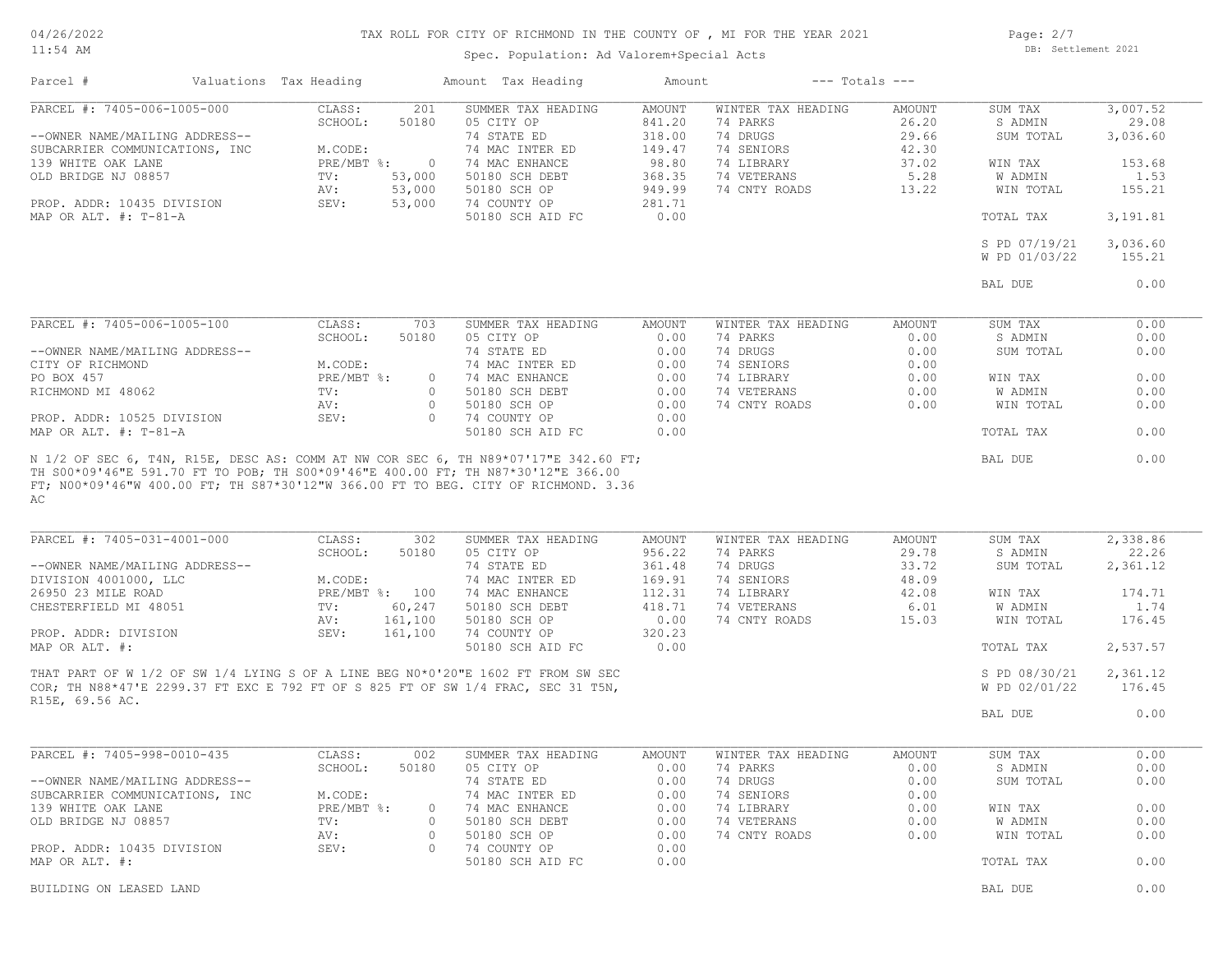# 04/26/2022 11:54 AM

# TAX ROLL FOR CITY OF RICHMOND IN THE COUNTY OF , MI FOR THE YEAR 2021

Spec. Population: Ad Valorem+Special Acts

Page: 3/7 DB: Settlement 2021

| Parcel #                        | Valuations Tax Heading    |                | Amount Tax Heading | Amount        |                    | $---$ Totals $---$ |               |          |
|---------------------------------|---------------------------|----------------|--------------------|---------------|--------------------|--------------------|---------------|----------|
| PARCEL #: 7405-999-0001-000     | CLASS:                    | 551            | SUMMER TAX HEADING | <b>AMOUNT</b> | WINTER TAX HEADING | <b>AMOUNT</b>      | SUM TAX       | 2,468.42 |
|                                 | SCHOOL:                   | 50180          | 05 CITY OP         | 690.41        | 74 PARKS           | 21.50              | S ADMIN       | 23.87    |
| --OWNER NAME/MAILING ADDRESS--  |                           |                | 74 STATE ED        | 261.00        | 74 DRUGS           | 24.35              | SUM TOTAL     | 2,492.29 |
| DTE ELECTRIC COMPANY            | M.CODE:                   |                | 74 MAC INTER ED    | 122.68        | 74 SENIORS         | 34.72              |               |          |
| DTE ENERGY COMPANY              | $PRE/MBT$ $\div$          | $\overline{0}$ | 74 MAC ENHANCE     | 81.09         | 74 LIBRARY         | 30.38              | WIN TAX       | 126.14   |
| PO BOX 33017                    | TV:                       | 43,500         | 50180 SCH DEBT     | 302.32        | 74 VETERANS        | 4.34               | W ADMIN       | 1.26     |
| DETROIT MI 48232                | AV:                       | 43,500         | 50180 SCH OP       | 779.71        | 74 CNTY ROADS      | 10.85              | WIN TOTAL     | 127.40   |
|                                 | SEV:                      | 43,500         | 74 COUNTY OP       | 231.21        |                    |                    |               |          |
| PROP. ADDR: VARIOUS LOCATIONS   |                           |                | 50180 SCH AID FC   | 0.00          |                    |                    | TOTAL TAX     | 2,619.69 |
| MAP OR ALT. #:                  |                           |                |                    |               |                    |                    |               |          |
|                                 |                           |                |                    |               |                    |                    | S PD 08/23/21 | 2,492.29 |
| PERSONAL PROPERTY               |                           |                |                    |               |                    |                    | W PD 01/26/22 | 127.40   |
|                                 |                           |                |                    |               |                    |                    | BAL DUE       | 0.00     |
| PARCEL #: 7405-999-1043-500     | CLASS:                    | 002            | SUMMER TAX HEADING | AMOUNT        | WINTER TAX HEADING | AMOUNT             | SUM TAX       | 0.00     |
|                                 | SCHOOL:                   | 50180          | 05 CITY OP         | 0.00          | 74 PARKS           | 0.00               | S ADMIN       | 0.00     |
| --OWNER NAME/MAILING ADDRESS--  |                           |                | 74 STATE ED        | 0.00          | 74 DRUGS           | 0.00               | SUM TOTAL     | 0.00     |
| AMERICAN MESSAGING SERVICES LLC | M.CODE:                   |                | 74 MAC INTER ED    | 0.00          | 74 SENIORS         | 0.00               |               |          |
| PO BOX 478                      | $PRE/MBT$ $\frac{1}{6}$ : | 100            | 74 MAC ENHANCE     | 0.00          | 74 LIBRARY         | 0.00               | WIN TAX       | 0.00     |
| COLLEYVILLE TX 76034            | TV:                       | $\circ$        | 50180 SCH DEBT     | 0.00          | 74 VETERANS        | 0.00               | W ADMIN       | 0.00     |
|                                 | AV:                       | $\circ$        | 50180 SCH OP       | 0.00          | 74 CNTY ROADS      | 0.00               | WIN TOTAL     | 0.00     |
| PROP. ADDR: 10435 DIVISION      | SEV:                      | $\circ$        | 74 COUNTY OP       | 0.00          |                    |                    |               |          |
| MAP OR ALT. #:                  |                           |                | 50180 SCH AID FC   | 0.00          |                    |                    | TOTAL TAX     | 0.00     |
| PERSONAL PROPERTY               |                           |                |                    |               |                    |                    | BAL DUE       | 0.00     |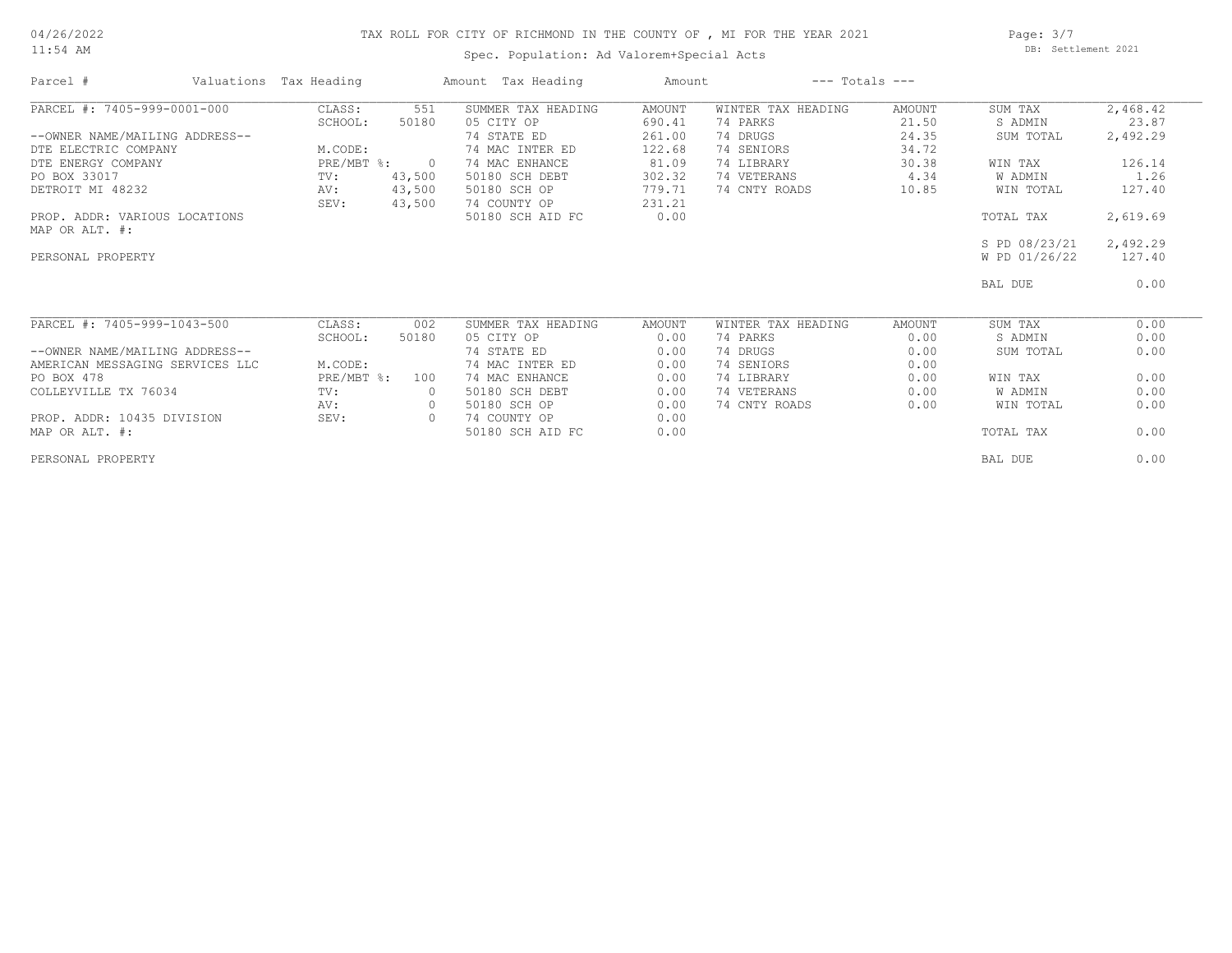# TAX ROLL FOR CITY OF RICHMOND IN THE COUNTY OF , MI FOR THE YEAR 2021

Spec. Population: Ad Valorem+Special Acts

Page: 4/7 DB: Settlement 2021

| TOTAL ALL DISTRICTS | REAL      | (BAL DUE)         | PERSONAL | (BAL DUE) | EXEMPT   | (BAL DUE) |
|---------------------|-----------|-------------------|----------|-----------|----------|-----------|
| PARCEL COUNT        | 6         |                   | 3        |           | 1        |           |
| TAXABLE VALUE       | 332,586   |                   | 43,500   |           | $\circ$  |           |
| ASSESSED VALUE      | 486,500   |                   | 43,500   |           | $\circ$  |           |
| SEV VALUE           | 486,500   |                   | 43,500   |           | $\Omega$ |           |
| PRE/MBT TAXABLE     | 153,499   |                   | $\Omega$ |           | $\Omega$ |           |
| N PRE/MBT TAXABLE   | 179,087   |                   | 43,500   |           | $\Omega$ |           |
| S 05 CITY OP        | 5,278.68  | 777.02            | 690.41   | 0.00      | 0.00     | 0.00      |
| S 74 STATE ED       | 1,995.50  | 293.73            | 261.00   | 0.00      | 0.00     | 0.00      |
| S 74 MAC INTER ED   | 937.95    | 138.06            | 122.68   | 0.00      | 0.00     | 0.00      |
| S 74 MAC ENHANCE    | 619.99    | 91.26             | 81.09    | 0.00      | 0.00     | 0.00      |
| S 50180 SCH DEBT    | 2,311.45  | 340.24            | 302.32   | 0.00      | 0.00     | 0.00      |
| S 50180 SCH OP      | 3,210.00  | 877.51            | 779.71   | 0.00      | 0.00     | 0.00      |
| S 74 COUNTY OP      | 1,767.77  | 260.21            | 231.21   | 0.00      | 0.00     | 0.00      |
| S 50180 SCH AID F   | 0.00      | 0.00              | 0.00     | 0.00      | 0.00     | 0.00      |
| W 74 PARKS          | 164.40    | 24.19             | 21.50    | 0.00      | 0.00     | 0.00      |
| W 74 DRUGS          | 186.15    | 27.40             | 24.35    | 0.00      | 0.00     | 0.00      |
| W 74 SENIORS        | 265.47    | 39.07             | 34.72    | 0.00      | 0.00     | 0.00      |
| W 74 LIBRARY        | 232.29    | 34.19             | 30.38    | 0.00      | 0.00     | 0.00      |
| W 74 VETERANS       | 33.16     | 4.88              | 4.34     | 0.00      | 0.00     | 0.00      |
| W 74 CNTY ROADS     | 82.95     | 12.20             | 10.85    | 0.00      | 0.00     | 0.00      |
| * SP. ASSESSMENTS   | 219.32    | 0.00              | 0.00     | 0.00      | 0.00     | 0.00      |
| S ADMIN FEE         | 154.97    | 26.85             | 23.87    | 0.00      | 0.00     | 0.00      |
| <b>W ADMIN FEE</b>  | 9.61      | 1.41              | 1.26     | 0.00      | 0.00     | 0.00      |
| INTEREST            | 166.69    | 166.69            | 0.00     | 0.00      | 0.00     | 0.00      |
| S TOTALS            | 16,662.32 | 2,971.57 2,492.29 |          | 0.00      | 0.00     | 0.00      |
| W TOTALS            | 974.03    | 143.34            | 127.40   | 0.00      | 0.00     | 0.00      |
| <b>GRAND TOTALS</b> | 17,636.35 | 3, 114.91         | 2,619.69 | 0.00      | 0.00     | 0.00      |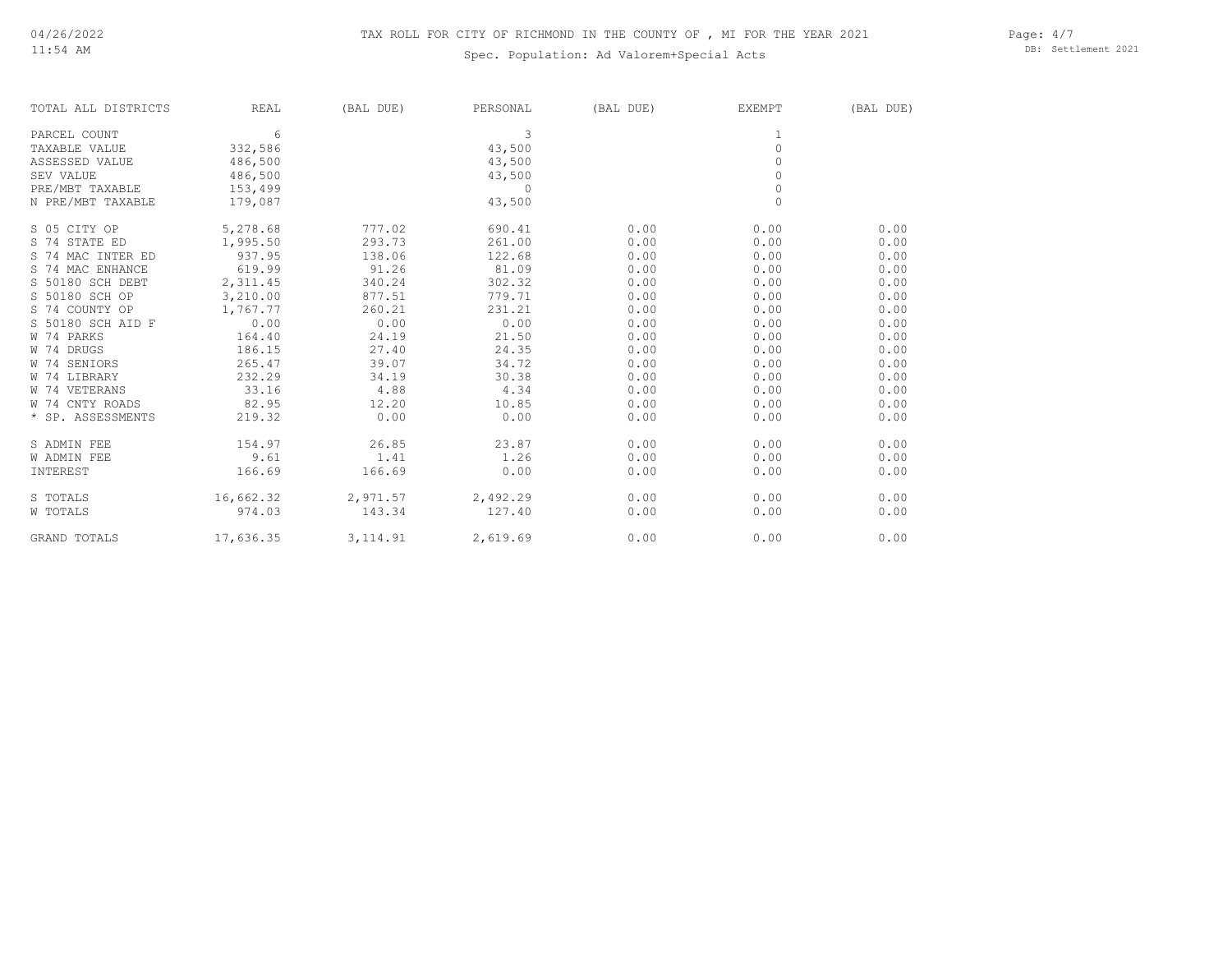# Spec. Population: Ad Valorem+Special Acts

Page: 5/7 DB: Settlement 2021

| ICHMOND IN THE COUNTY OF , MI FOF |  |  |  |  |
|-----------------------------------|--|--|--|--|
|                                   |  |  |  |  |

| TOTAL ALL DISTRICTS   | LEASED LAND | (BAL DUE) | TOTAL     | (BAL DUE) |
|-----------------------|-------------|-----------|-----------|-----------|
| PARCEL COUNT          | 0           |           | 10        |           |
| TAXABLE VALUE         | $\circ$     |           | 376,086   |           |
| ASSESSED VALUE        | $\circ$     |           | 530,000   |           |
| SEV VALUE             | $\circ$     |           | 530,000   |           |
| PRE/MBT TAXABLE       | $\circ$     |           | 153,499   |           |
| NON PRE/MBT TAXABLE   | $\Omega$    |           | 222,587   |           |
| S 05 CITY OP          | 0.00        | 0.00      | 5,969.09  | 777.02    |
| S 74 STATE ED         | 0.00        | 0.00      | 2,256.50  | 293.73    |
| 74 MAC INTER ED<br>S. | 0.00        | 0.00      | 1,060.63  | 138.06    |
| S 74 MAC ENHANCE      | 0.00        | 0.00      | 701.08    | 91.26     |
| S 50180 SCH DEBT      | 0.00        | 0.00      | 2,613.77  | 340.24    |
| S 50180 SCH OP        | 0.00        | 0.00      | 3,989.71  | 877.51    |
| S 74 COUNTY OP        | 0.00        | 0.00      | 1,998.98  | 260.21    |
| S 50180 SCH AID FC    | 0.00        | 0.00      | 0.00      | 0.00      |
| W 74 PARKS            | 0.00        | 0.00      | 185.90    | 24.19     |
| W 74 DRUGS            | 0.00        | 0.00      | 210.50    | 27.40     |
| W 74 SENIORS          | 0.00        | 0.00      | 300.19    | 39.07     |
| 74 LIBRARY<br>W       | 0.00        | 0.00      | 262.67    | 34.19     |
| 74 VETERANS<br>W      | 0.00        | 0.00      | 37.50     | 4.88      |
| 74 CNTY ROADS<br>W    | 0.00        | 0.00      | 93.80     | 12.20     |
| * SP. ASSESSMENTS     | 0.00        | 0.00      | 219.32    | 0.00      |
| S ADMIN FEE           | 0.00        | 0.00      | 178.84    | 26.85     |
| <b>W ADMIN FEE</b>    | 0.00        | 0.00      | 10.87     | 1.41      |
| INTEREST              | 0.00        | 0.00      | 166.69    | 166.69    |
| S TOTALS              | 0.00        | 0.00      | 19,154.61 | 2,971.57  |
| W TOTALS              | 0.00        | 0.00      | 1,101.43  | 143.34    |

GRAND TOTALS 6.00 0.00 0.00 0.00 0.00 0.00 20,256.04 3,114.91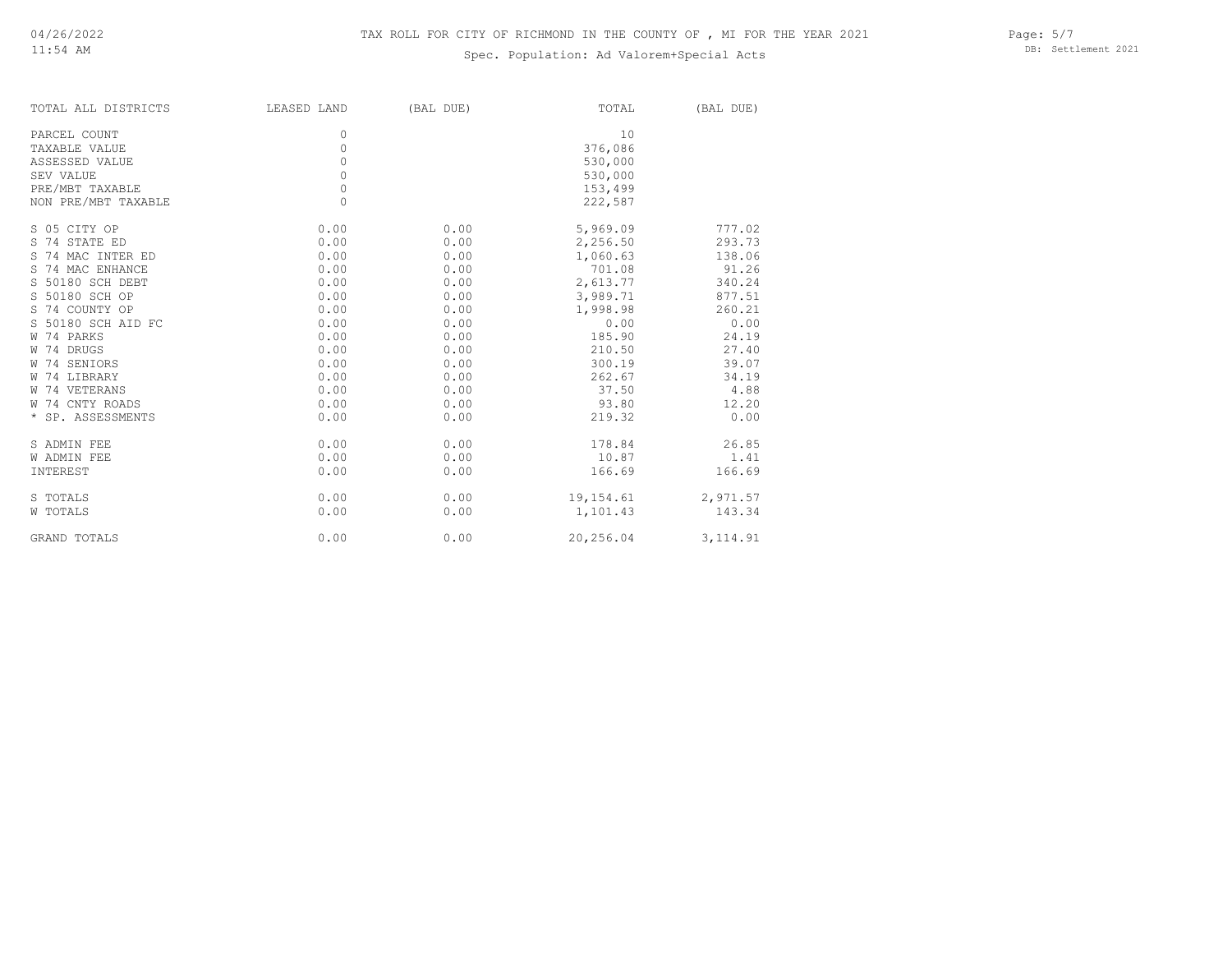#### Page: 6/7 DB: Settlement 2021

# Spec. Population: Ad Valorem+Special Acts

| SCHOOL DISTRICT 50180    | UNIT 05<br>REAL | PERSONAL | <b>EXEMPT</b> | LEASED LAND | TOTAL     |
|--------------------------|-----------------|----------|---------------|-------------|-----------|
| PARCEL COUNT             | 6               | 3        |               | $\Omega$    | 10        |
| TAXABLE VALUE            | 332,586         | 43,500   | 0             | 0           | 376,086   |
| ASSESSED VALUE           | 486,500         | 43,500   | 0             | 0           | 530,000   |
| SEV VALUE                | 486,500         | 43,500   | 0             | $\Omega$    | 530,000   |
| PRE/MBT TAXABLE          | 153,499         | $\Omega$ | $\Omega$      | $\Omega$    | 153,499   |
| NON PRE/MBT TAXABLE      | 179,087         | 43,500   | $\Omega$      | $\Omega$    | 222,587   |
| 05 CITY OP<br>(S)        | 5,278.68        | 690.41   | 0.00          | 0.00        | 5,969.09  |
| 74 STATE ED<br>(S)       | 1,995.50        | 261.00   | 0.00          | 0.00        | 2,256.50  |
| 74 MAC INTER ED<br>(S)   | 937.95          | 122.68   | 0.00          | 0.00        | 1,060.63  |
| 74 MAC ENHANCE<br>(S)    | 619.99          | 81.09    | 0.00          | 0.00        | 701.08    |
| 50180 SCH DEBT<br>(S)    | 2,311.45        | 302.32   | 0.00          | 0.00        | 2,613.77  |
| 50180 SCH OP<br>(S)      | 3,210.00        | 779.71   | 0.00          | 0.00        | 3,989.71  |
| 74 COUNTY OP<br>(S)      | 1,767.77        | 231.21   | 0.00          | 0.00        | 1,998.98  |
| 50180 SCH AID FC<br>(S)  | 0.00            | 0.00     | 0.00          | 0.00        | 0.00      |
| 74 PARKS<br>(W)          | 164.40          | 21.50    | 0.00          | 0.00        | 185.90    |
| 74 DRUGS<br>(W)          | 186.15          | 24.35    | 0.00          | 0.00        | 210.50    |
| 74 SENIORS<br>(W)        | 265.47          | 34.72    | 0.00          | 0.00        | 300.19    |
| 74 LIBRARY<br>(W)        | 232.29          | 30.38    | 0.00          | 0.00        | 262.67    |
| 74 VETERANS<br>(W)       | 33.16           | 4.34     | 0.00          | 0.00        | 37.50     |
| 74 CNTY ROADS<br>(W)     | 82.95           | 10.85    | 0.00          | 0.00        | 93.80     |
| SP. ASSESSMENTS<br>$(*)$ | 219.32          | 0.00     | 0.00          | 0.00        | 219.32    |
| (S) ADMIN FEE            | 154.97          | 23.87    | 0.00          | 0.00        | 178.84    |
| (W) ADMIN FEE            | 9.61            | 1.26     | 0.00          | 0.00        | 10.87     |
| INTEREST                 | 166.69          | 0.00     | 0.00          | 0.00        | 166.69    |
| (S) TOTALS               | 16,662.32       | 2,492.29 | 0.00          | 0.00        | 19,154.61 |
| (W) TOTALS               | 974.03          | 127.40   | 0.00          | 0.00        | 1,101.43  |
| <b>GRAND TOTALS</b>      | 17,636.35       | 2,619.69 | 0.00          | 0.00        | 20,256.04 |